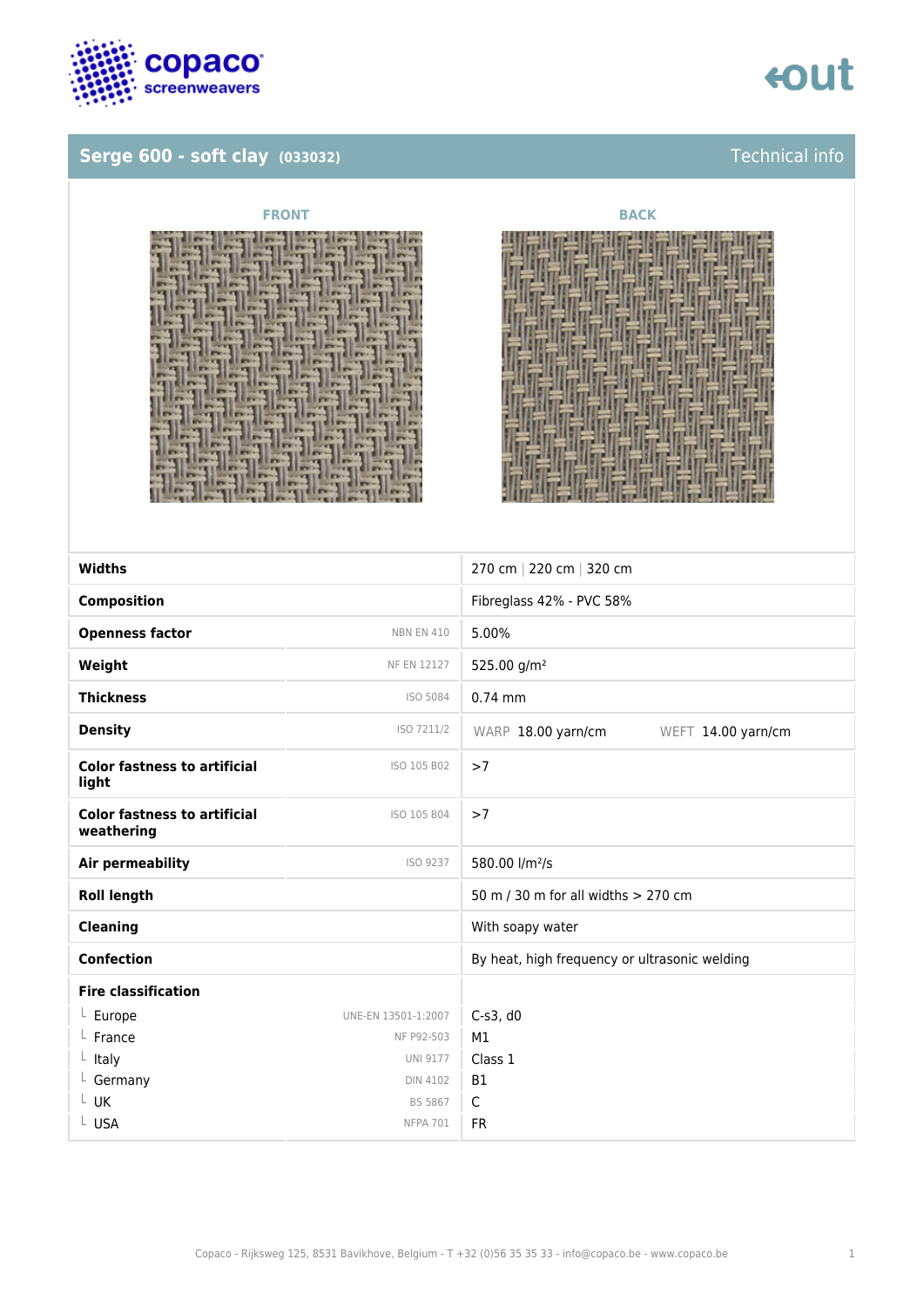

# **eout**

## **Serge 600 - soft clay** (033032) **Technical info**

| <b>Tear strength</b><br>ISO 4674-1 methode 2           |                     |                     |
|--------------------------------------------------------|---------------------|---------------------|
| $L$ Original                                           | WARP 8.50 daN       | WEFT 7.50 daN       |
| L After climatic chamber -30°C                         | WARP 7.80 daN       | WEFT 7.50 daN       |
| $\perp$ After climatic chamber +70°C                   | WARP 8.20 daN       | WEFT 7.20 daN       |
| <b>Elongation up to break</b><br>ISO 1421              |                     |                     |
| $L$ Original                                           | <b>WARP 3.10 %</b>  | WEFT 2.75 %         |
| $\perp$ After color fastness to artificial light       | <b>WARP 4.00 %</b>  | <b>WEFT 2.90 %</b>  |
| $\perp$ After colour fastness to artificial weathering | <b>WARP 3.50 %</b>  | <b>WEFT 2.80 %</b>  |
| $\perp$ After climatic chamber -30°C                   | <b>WARP 3.00 %</b>  | WEFT 2.50 %         |
| $\perp$ After climatic chamber +70°C                   | <b>WARP 2.85 %</b>  | <b>WEFT 2.50 %</b>  |
| <b>Breaking strength</b><br>ISO 1421                   |                     |                     |
| $L$ Original                                           | WARP 260.00 daN/5cm | WEFT 225.00 daN/5cm |
| $\perp$ After color fastness to artificial light       | WARP 240.00 daN/5cm | WEFT 220.00 daN/5cm |
| $\perp$ After colour fastness to artificial weathering | WARP 240.00 daN/5cm | WEFT 225.00 daN/5cm |
| $\perp$ After climatic chamber -30°C                   | WARP 225.00 daN/5cm | WEFT 200.00 daN/5cm |
| $\perp$ After climatic chamber +70°C                   | WARP 180.00 daN/5cm | WEFT 185.00 daN/5cm |
|                                                        |                     |                     |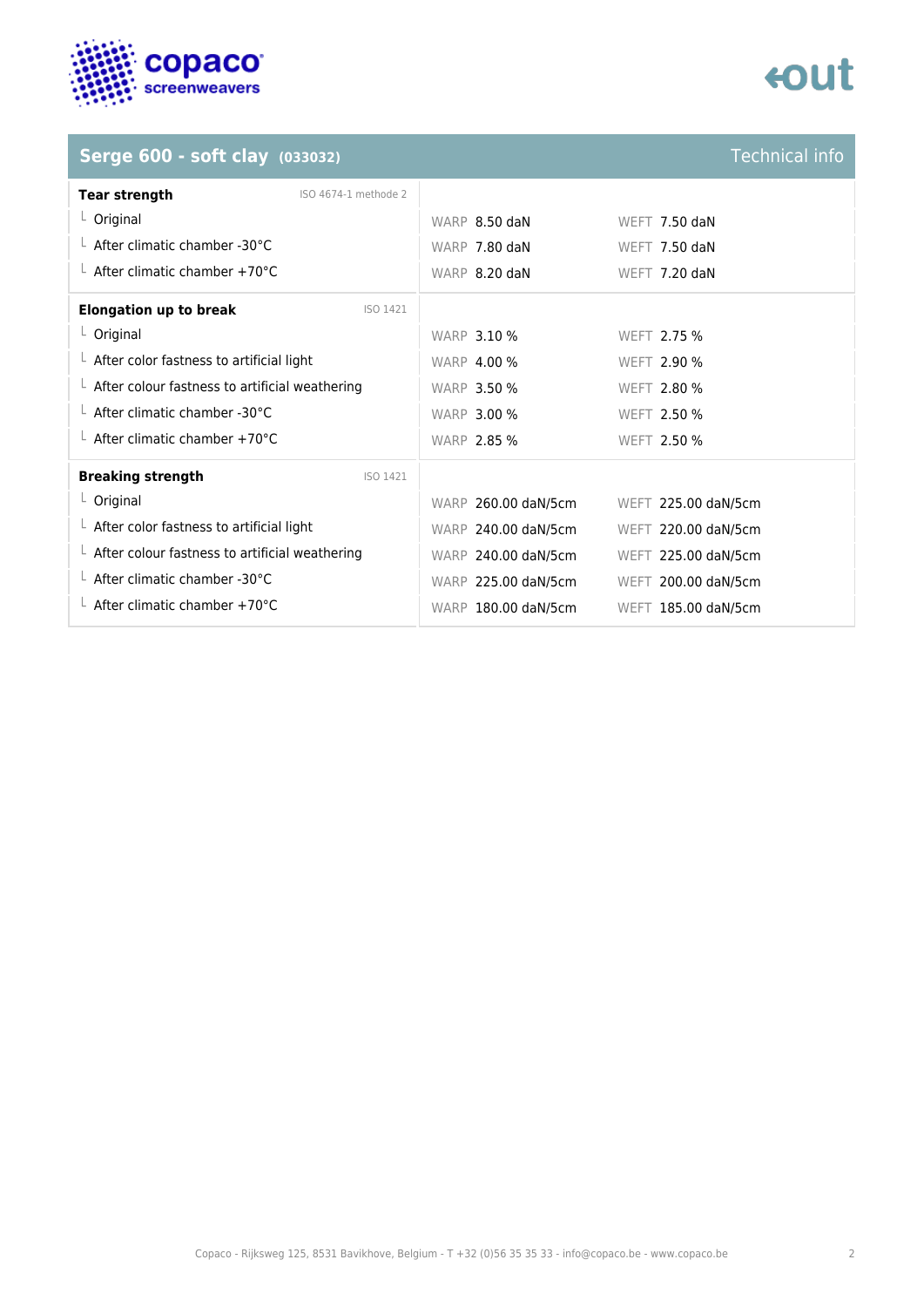



**Front - Interior** Serge 600 - soft clay (033032)

| <b>Visual properties</b> |  |  |
|--------------------------|--|--|
|                          |  |  |

| Tv = Visual light transmittance | .30%  |
|---------------------------------|-------|
| Tuv = UV transmittance          | 7.00% |

| Solar energetic properties      |        |  |
|---------------------------------|--------|--|
| As = Solar absorptance          | 67.50% |  |
| $Rs = Solar$ reflectance        | 24.70% |  |
| <b>Ts = Solar transmittance</b> | 7.80%  |  |

| Fabric + glazing: G-factor |      |      |      |           |
|----------------------------|------|------|------|-----------|
|                            | G    | Te   | Qi   | <b>SC</b> |
| <b>Glazing A</b>           | 0.58 | 0.07 | 0.51 | 0.68      |
| <b>Glazing B</b>           | 0.57 | 0.06 | 0.52 | 0.75      |
| <b>Glazing C</b>           | 0.49 | 0.04 | 0.45 | 0.83      |
| <b>Glazing D</b>           | 0.29 | 0.02 | 0.26 | 0.90      |

G = Total solar energy transmittance / Te = Direct solar transmittance / Qi = Secondary heat transfer factor / SC = Shading coefficient

| <b>Visual comfort</b>           |         |               |
|---------------------------------|---------|---------------|
| Normal solar transmittance      | Class 3 | Good effect   |
| <b>Glare control</b>            | Class 1 | Little effect |
| <b>Privacy night</b>            | Class 1 | Little effect |
| Visual contact with the outside | Class 3 | Good effect   |
| <b>Daylight utilisation</b>     | Class 1 | Little effect |

| Thermal comfort G-factor = Total solar energy transmittance                  |         |         |         |  |
|------------------------------------------------------------------------------|---------|---------|---------|--|
| <b>Glazing C</b><br><b>Glazing B</b><br><b>Glazing D</b><br><b>Glazing A</b> |         |         |         |  |
| Class 0                                                                      | Class 0 | Class 1 | Class 2 |  |

| Thermal comfort Qi-factor = Secondary heat transfer factor                   |         |         |         |  |
|------------------------------------------------------------------------------|---------|---------|---------|--|
| <b>Glazing B</b><br><b>Glazing C</b><br><b>Glazing D</b><br><b>Glazing A</b> |         |         |         |  |
| Class 0                                                                      | Class 0 | Class 0 | Class 1 |  |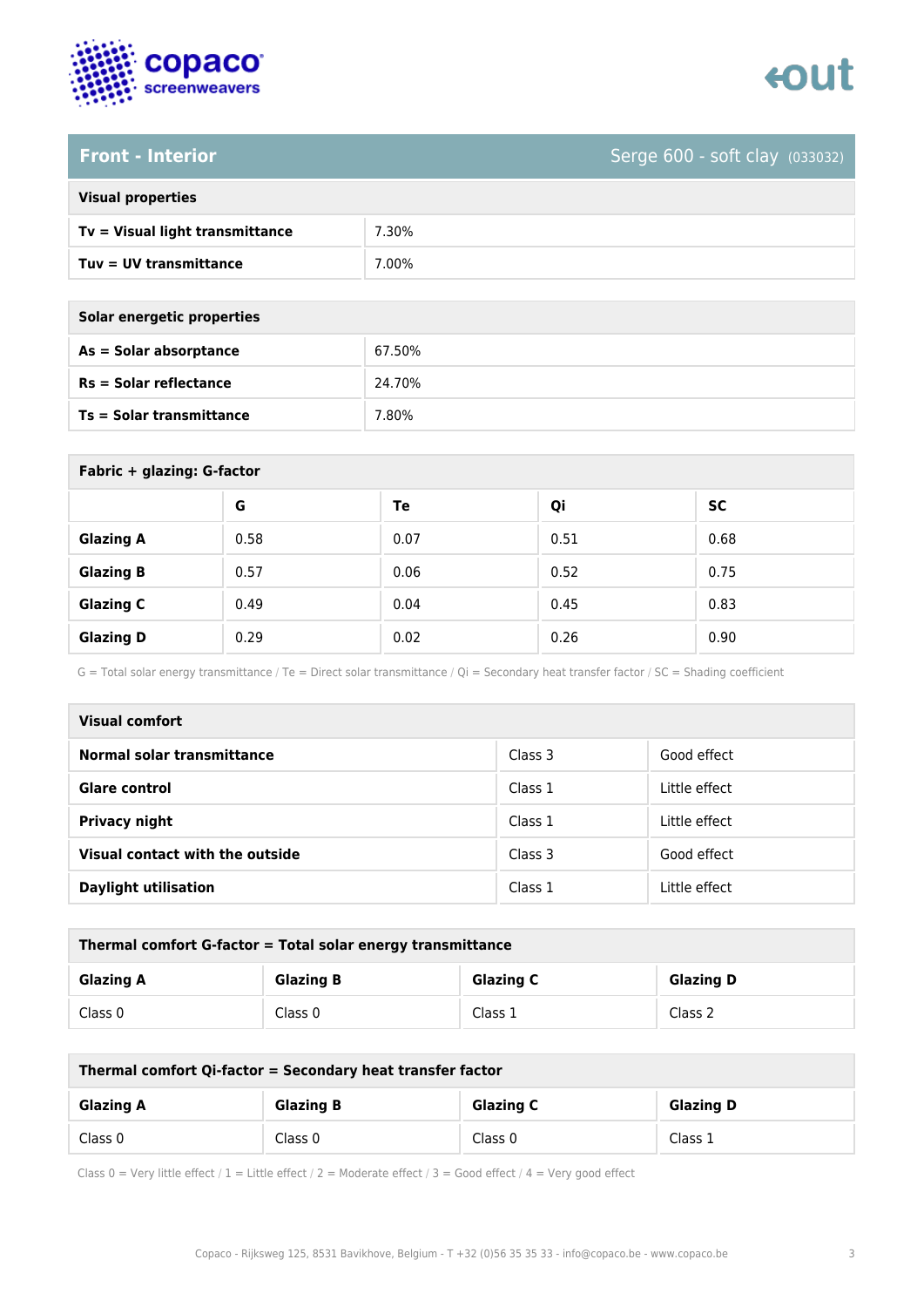

**Back - Interior** Serge 600 - soft clay (033032)

| <b>Visual properties</b> |  |  |
|--------------------------|--|--|
|                          |  |  |

| Tv = Visual light transmittance | .30% |
|---------------------------------|------|
| Tuv = UV transmittance          | .00% |

**As = Solar absorptance** 69.70%

**Rs = Solar reflectance** 22.50%

| Solar energetic properties      |        |  |
|---------------------------------|--------|--|
| As = Solar absorptance          | 69.70% |  |
| $Rs = Solar$ reflectance        | 22.50% |  |
| <b>Ts = Solar transmittance</b> | 7.80%  |  |

| Fabric + glazing: G-factor |      |      |      |      |
|----------------------------|------|------|------|------|
|                            | G    | Te   | Qi   | SC   |
| <b>Glazing A</b>           | 0.59 | 0.07 | 0.53 | 0.70 |
| <b>Glazing B</b>           | 0.58 | 0.06 | 0.53 | 0.77 |
| <b>Glazing C</b>           | 0.50 | 0.04 | 0.46 | 0.84 |
| <b>Glazing D</b>           | 0.29 | 0.02 | 0.27 | 0.90 |

G = Total solar energy transmittance / Te = Direct solar transmittance / Qi = Secondary heat transfer factor / SC = Shading coefficient

| <b>Visual comfort</b>           |         |               |
|---------------------------------|---------|---------------|
| Normal solar transmittance      | Class 3 | Good effect   |
| <b>Glare control</b>            | Class 1 | Little effect |
| <b>Privacy night</b>            | Class 1 | Little effect |
| Visual contact with the outside | Class 3 | Good effect   |
| <b>Daylight utilisation</b>     | Class 1 | Little effect |

| Thermal comfort G-factor = Total solar energy transmittance |                  |                  |                  |
|-------------------------------------------------------------|------------------|------------------|------------------|
| <b>Glazing A</b>                                            | <b>Glazing B</b> | <b>Glazing C</b> | <b>Glazing D</b> |
| Class 0                                                     | Class 0          | Class 1          | Class 2          |

| Thermal comfort Qi-factor = Secondary heat transfer factor |                  |                  |                  |
|------------------------------------------------------------|------------------|------------------|------------------|
| <b>Glazing A</b>                                           | <b>Glazing B</b> | <b>Glazing C</b> | <b>Glazing D</b> |
| Class 0                                                    | Class 0          | Class 0          | Class 1          |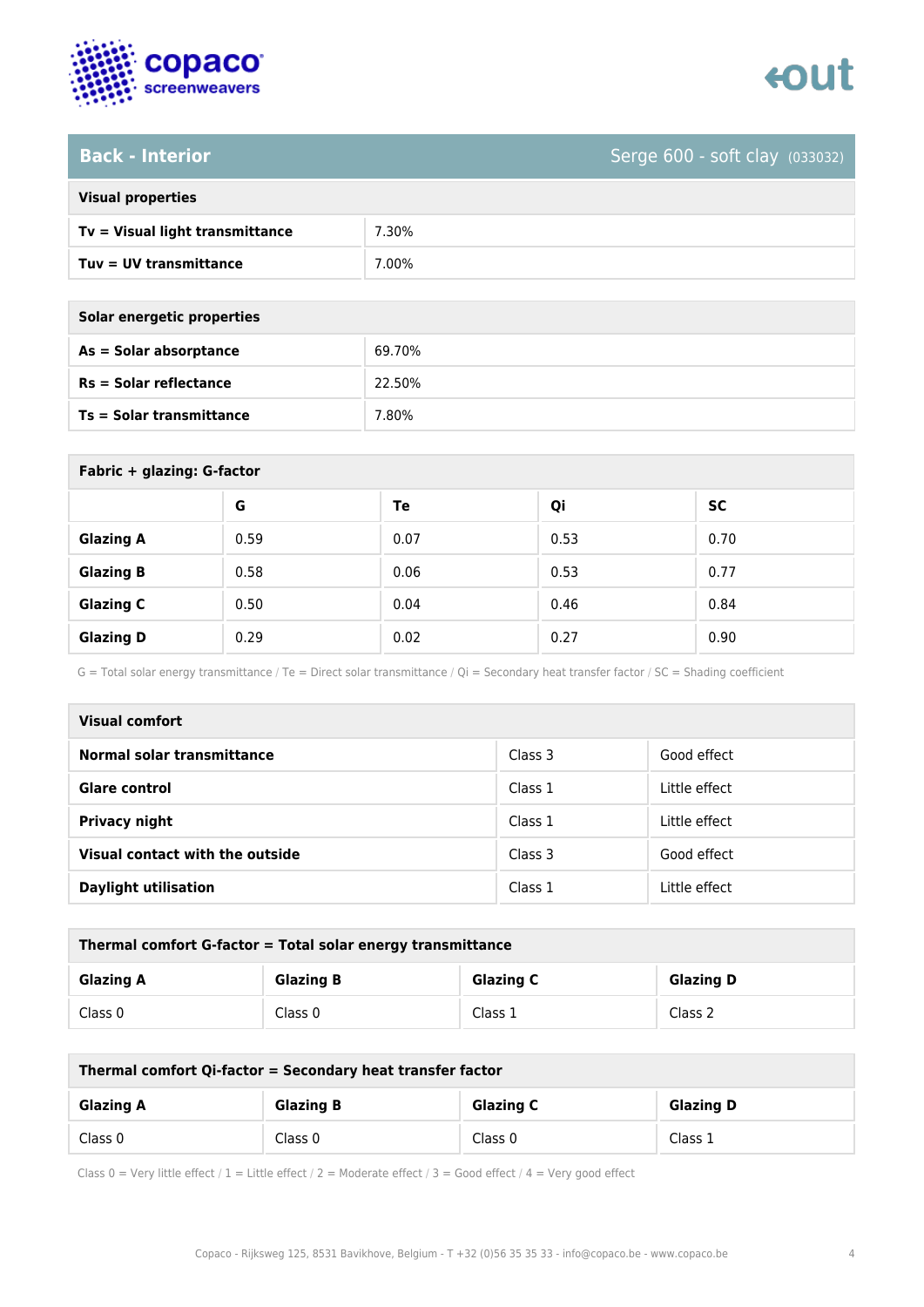



**Front - Exterior** Serge 600 - soft clay (033032)

| <b>Visual properties</b> |  |  |
|--------------------------|--|--|
|                          |  |  |

| Tv = Visual light transmittance | .30%   |
|---------------------------------|--------|
| Tuv = UV transmittance          | $00\%$ |

| Solar energetic properties      |        |
|---------------------------------|--------|
| As = Solar absorptance          | 67.50% |
| $Rs = Solar$ reflectance        | 24.70% |
| <b>Ts = Solar transmittance</b> | 7.80%  |

| Fabric + glazing: G-factor |      |      |      |           |
|----------------------------|------|------|------|-----------|
|                            | G    | Te   | Qi   | <b>SC</b> |
| <b>Glazing A</b>           | 0.21 | 0.07 | 0.15 | 0.25      |
| <b>Glazing B</b>           | 0.17 | 0.06 | 0.11 | 0.22      |
| <b>Glazing C</b>           | 0.11 | 0.04 | 0.07 | 0.19      |
| <b>Glazing D</b>           | 0.09 | 0.02 | 0.07 | 0.28      |

G = Total solar energy transmittance / Te = Direct solar transmittance / Qi = Secondary heat transfer factor / SC = Shading coefficient

| Thermal comfort G-factor = Total solar energy transmittance |                  |                  |                  |
|-------------------------------------------------------------|------------------|------------------|------------------|
| <b>Glazing A</b>                                            | <b>Glazing B</b> | <b>Glazing C</b> | <b>Glazing D</b> |
| Class 2                                                     | Class 2          | Class 3          | Class 4          |

| Thermal comfort Qi-factor = Secondary heat transfer factor |                  |                  |                  |
|------------------------------------------------------------|------------------|------------------|------------------|
| <b>Glazing A</b>                                           | <b>Glazing B</b> | <b>Glazing C</b> | <b>Glazing D</b> |
| Class 2                                                    | Class 2          | Class 3          | Class 3          |